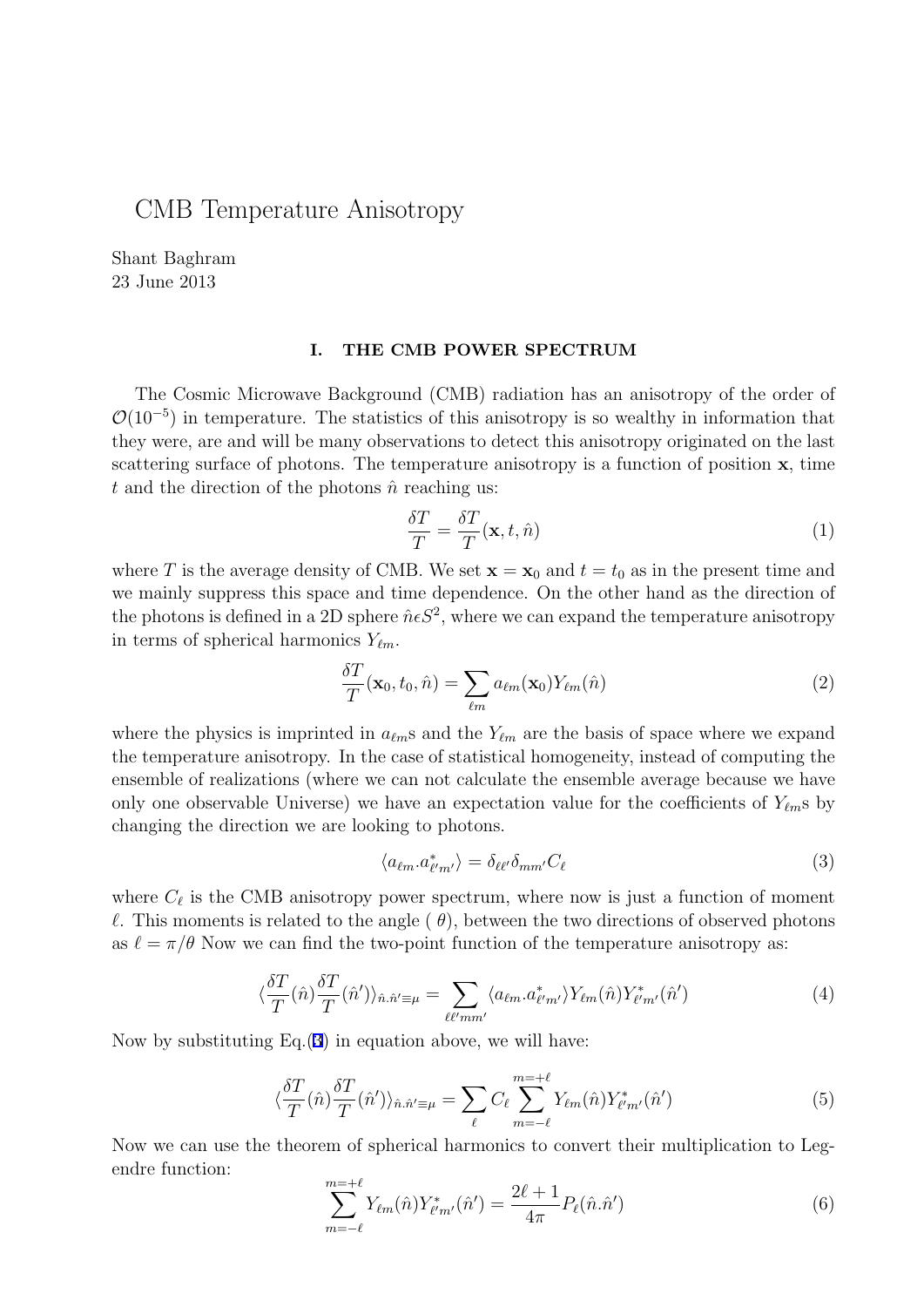where  $P_{\ell}$  is the Legendre function. Consequently the two point correlation function of temperature anisotropy is related to CMB power spectrum as:

$$
\langle \frac{\delta T}{T}(\hat{n}) \frac{\delta T}{T}(\hat{n}') \rangle_{\hat{n}.\hat{n}' \equiv \mu} = \frac{1}{4\pi} \sum_{\ell} (2\ell + 1) C_{\ell} P_{l}(\mu) \tag{7}
$$

The most dominant effect in CMB temperature anisotropy is the Sachs-Wolfe effect, where:

$$
\frac{\Delta T}{T}(x_0, \hat{n}, t_0) \simeq \frac{1}{3} \Psi(x_{dec}, t_{dec}), \tag{8}
$$

 $\Psi$  is the gravitational potential in time of decoupling. (The definition of gravitational potential and its gauge invariant version is discussed in perturbation theory) and the decoupling comoving distance is:

$$
\mathbf{x}_{dec} = \mathbf{x}_0 + \hat{n}(t_0 - t_{dec})
$$
\n(9)

Now the Fourier transform of temperature anisotropy in terms of Fourier mode of gravitational potential is:

$$
\frac{\Delta T}{T}(\mathbf{k}, \hat{n}, t_0) \simeq \frac{1}{3} \Psi(\mathbf{k}, t_{dec}) e^{i \mathbf{k} \mathbf{n}(t_0 - t_{dec})}
$$
(10)

Now we are going to compute the the two point function of temperature anisotropy and translate it in Fourier space.

$$
\langle \frac{\delta T}{T}(\mathbf{x}_0, \hat{n}, t_0) \frac{\delta T}{T}(\mathbf{x}_0, \hat{n}', t_0) \rangle_{\hat{n}, \hat{n}' \equiv \mu} = \frac{1}{(2\pi)^6} \int d^3k d^3k' e^{i\mathbf{x}_0(\mathbf{k} - \mathbf{k}')} \langle \frac{\delta T}{T}(\mathbf{k}, \hat{n}, t_0) \frac{\delta T}{T}^*(\mathbf{k}, \hat{n}', t_0) \rangle
$$
  
\n
$$
= \frac{1}{9(2\pi)^6} \int d^3k d^3k' e^{i\mathbf{x}_0(\mathbf{k} - \mathbf{k}')} \langle \Psi(\mathbf{k}) \Psi^*(\mathbf{k}') \rangle e^{i\mathbf{k} \mathbf{n}(t_0 - t_{dec})} e^{-i\mathbf{k}' \mathbf{n}'(t_0 - t_{dec})}
$$
  
\n
$$
= \frac{1}{9(2\pi)^6} \int d^3k d^3k' e^{i\mathbf{x}_0(\mathbf{k} - \mathbf{k}')} \langle \Psi(\mathbf{k}) \Psi^*(\mathbf{k}') \rangle \sum_{\ell\ell' = 0}^{\infty} (2\ell + 1)(2\ell' + 1)
$$
  
\n
$$
\times i^{\ell - \ell'} j_{\ell}(k(t_0 - t_{dec})) j_{l'}(k'(t_0 - t_{dec})) P_{\ell}(\hat{k}, \hat{n}) P_{\ell'}(\hat{k}', \hat{n}')
$$

where we have used the relation of plane wave with Legendre polynomial as:

$$
e^{i\mathbf{k}\mathbf{n}(t_0 - t_{dec})} = \sum_{\ell=0}^{\infty} (2\ell+1) i^{\ell} j_{\ell} (k(t_0 - t_{dec})) P_{\ell}(\hat{k}.\hat{n})
$$
(12)

where  $k \equiv |\mathbf{k}|$  and  $\hat{k} \equiv \frac{\mathbf{k}}{k}$  Now we know that the gravitational potential two point function in Fourier space is related to the matter power spectrum. as:

$$
\langle \Psi(\mathbf{k}) \Psi^*(\mathbf{k'}) \rangle \equiv (2\pi)^3 \delta^{3D} (\mathbf{k} - \mathbf{k'}) P_{\Psi}(\mathbf{k}) \tag{13}
$$

By the Dirac delta function appeared in the definition of power spectrum the integral in Eq. (11), can be calculated as:

$$
\langle \frac{\delta T}{T}(\mathbf{x}_0, \hat{n}, t_0) \frac{\delta T}{T}(\mathbf{x}_0, \hat{n}', t_0) \rangle = \frac{1}{9(2\pi)^3} \int d^3k P_{\Psi}(\mathbf{k}) \sum_{\ell \ell'=0}^{\infty} (2\ell+1)(2\ell'+1) i^{\ell-\ell'} \qquad (14)
$$

$$
\times j_{\ell}(k(t_0 - t_{dec})) j_{\ell'}(k(t_0 - t_{dec})) P_{\ell}(\hat{k}.\hat{n}) P_{\ell'}(\hat{k}.\hat{n}')
$$